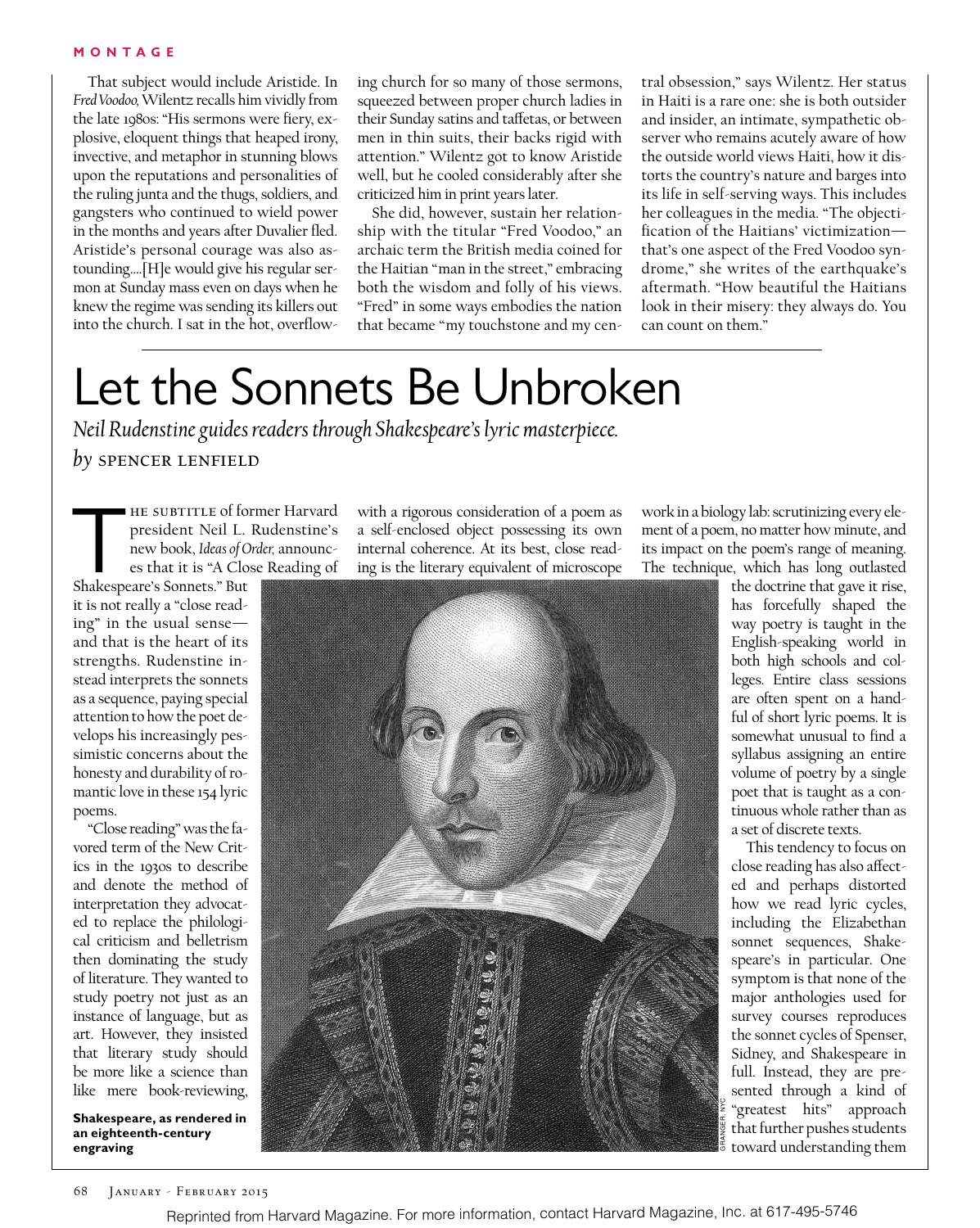not as continuities, but as collections. Within this approach lies a vestigial New Critical assumption that the proper unit of decipherment is not the sequence, but the sonnet, and that one can treat a given sonnet as an aesthetic whole, independent of the sequence of which it is a part.

*Ideas of Order*, a charmingly nonconfrontational book, never goes so far as to call that approach a misreading. But Rudenstine (who trained as a scholar of Renaissance poetry at Harvard, taught undergraduates throughout his presidency, and still teaches a freshman seminar on twentieth-century poetry at Princeton) obviously sees the absence of a book that teaches the reader how to consider the sonnets as a sequence—to see the joints and beams in the thematic and dramatic architecture of the work—as a mistake. Some academic work has addressed this problem (most notably Brents Stirling's 1968 book, *Shakespeare Sonnet Order*), but there is little writing that presents these ideas to the general public. *Ideas of Order* aims to fill this gap: omitting footnotes and critical crossfire, it is clearly meant for a nonacademic audience. It also addresses the unfortunate state of afairs that Rudenstine describes at the book's outset: despite their lofty reputation, the sonnets "are scarcely read, except for the few that are regularly anthologized."

Rudenstine's book consists of an interpretive essay, followed by a complete, unannotated text of the sonnets. In the essay, he sketches a loose "road map" for the sonnets that charts the progression of the poet through a succession of emotional stages and romantic situations, and traces a kind of "plot" through the cycle. Even casual Shakespeareans know that the majority of the sonnets are addressed to an attractive young man, urging him to have children, before they turn to a "dark lady" late in the sequence. But Rudenstine points out that many discernible episodes intervene. At sonnet 21, insecurities creep in. In 33-36, the young man betrays the poet; qualified pardon ensues, followed by separation, and then another, more severe betrayal, followed

Chapter & Verse

Correspondence on not-so-famous lost words

**Diana Westgate seeks** the complete words of a sonnet written to someone old who remained interested in the aspirations of younger people. She thinks it includes the phrases "grim desire to possess" and "younger hearts grow dim."

**Niels Proctor writes,** "In the 1982 puzzle book *The Secret,* by Byron Preiss, the verse that is thought to apply to Boston includes these words: 'Near those/Who pass the coliseum/With metal walls.' Some people have suggested that 'coliseum with metal walls' was once used to describe the Harvard stadium. Does anyone happen to know the source of the phrase?"

**Diana Avery Amsden hopes,** in the spirit of giving credit where credit is due, that some reader can identify the wit(s) who first declared, "A fortune-hunter is a man without any dollars who is trying to fnd a rich woman without any sense" and "Marriage is like a game of cards. You

need only two hearts and a diamond to start, but after a while, you wish you had a club and a spade."

**"elephants coming two by two"** (July-August 1988). John Reading recognized this phrase as a garbled excerpt from the chapter heading to Rudyard Kipling's short story "My Lord the Elephant," collected in *Many Inventions* (1893). "Each as big as a launch in tow" refers to the "long-black-40-pounder-guns" dragged by the elephants.

**"All science, all religion"** (November-December 2014). Colleen Bryant used ProQuest to track down this assertion by Norman Thomas in his article "Civil Liberty: A Look Back and Ahead," published in the *Sunday New York Times Book Review*  of November 28, 1954.

**"Lazy people"** (November-December 2014). Peter Baylor offered Algernon's comment "It's awfully hard work doing by plaintive condemnation. A horrible, long separation seems to fall between 96 and 97; after an uneasy reconciliation, the poet himself is unfaithful to the young man beginning

at 109. Finally, both the young man and the poet fall under the sway of the dark lady. Rudenstine is far from dogmatic about this schema, noting

Neil L. Rudenstine, *Ideas of Order: A Close Reading of Shakespeare's Sonnets* (Farrar, Straus and Giroux, \$26)

that it is only one possible way to carve up the sequence, and that it does not account for the scattering of sonnets that seem to stick out at loose ends. But his modesty belies how convincing—and useful—his divisions are.

At the same time, he keeps his eye and ear trained firmly on the individual poems, though his interpretation principally takes the form of summary reflection upon *what* the poems are doing, rather than technical analysis of *how* they do it. At its best, this method produces elegantly articulated insights, as when he notes that in the

nothing," from Oscar Wilde's *The Importance of Being Earnest,* as a possible variant of the idea. An anonymous correspondent wrote, "This reminds me of a similar usage here in the Mid-South Appalachians: Carrying too many things at one time is referred to as a 'lazy man's load,' a phrase directed in a joking way toward someone thus attempting to avoid additional trips from point A to point B." And as we went to press, George Bason sent more information on his own query, after further research: "I somehow came across a version saying 'Lazy folks take the most pains,' which was attributed to one John Wesley Monette, who lived from 1798 to 1851 and whose papers are in the University of Michigan's William L. Clements Library Manuscripts Division—but again no luck; and fnally I found that Benjamin Franklin wrote in the *Pennsylvania Gazette* of February 18, 1734 or 1735, that 'tho' it be true to a Proverb, That Lazy Folks take the most Pains'—but he failed to provide any source for that 'Proverb.'"

Send inquiries and answers to "Chapter and Verse," *Harvard Magazine,* 7 Ware Street, Cambridge 02138, or via e-mail to chapterandverse@harvardmag.com.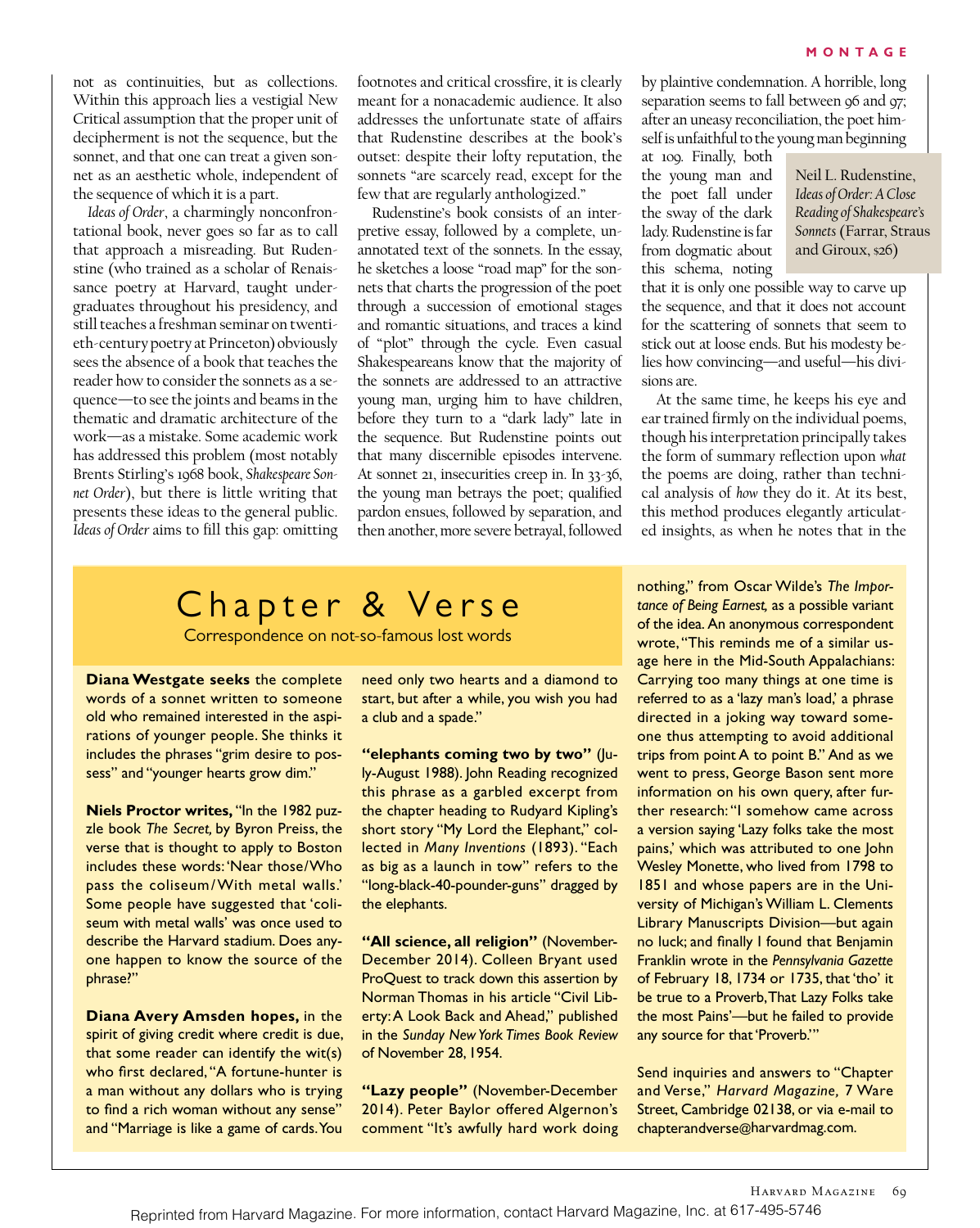### Ohana Family Camp

Create lifetime memories for your family this summer on peaceful Lake Fairlee in Vermont. Cozy cabins with fireplaces. Farm-fresh meals. Swimming, sailing, canoeing, kayaking, fishing, hiking, biking, tennis, crafts, and more. Delighting generations of families since 1905. Imagine your family right here.

www.OhanaCamp.org

# **Calling All**



#### **THE DEADLINE IS: JANUARY 14, 2015 to showcase** *your* **book in** *Harvard Magazine* **and reach 245,000 Harvard alumni, faculty, and staff.**

The March-April 2015 *Harvard Magazine* will feature the **Harvard Authors' Bookshelf**—Spring Reading List, a special advertising section for authors (adjacent to Montage coverage of books and the arts). Your ad includes: a full-color book jacket photo and 7 lines of text—and will appear in both the print and online editions of *Harvard Magazine*.

For more information about pricing and ad specifications, go to: **harvardmagazine.com/hauthors**, contact Gretchen Bostrom at 617-496-6686 or e-mail classifieds@harvard.edu.

#### **MONTAGE**

"rival poet" sequence (76-86), "In view of the poet's desire to avoid all forms of overt flattery and artifice, his only stylistic alternatives are to repeat, in a variety of ways, what he has already said…or else to lapse into silence." It can, however, occasionally incline toward vagueness: of sonnet 40 he writes, with little further detail, "Repetitions and variations combine with a form of logic to suggest that the complexity of the poet's emotions depend upon the sonnet's linguistic intricacy in order to find the means to express themselves."

But at only slightly more than 150 pages, his essay can hardly close-read every sonnet, or even a choice few. Rudenstine sticks to drawing out the evidence he needs for whatever larger point he is making—a strategy more likely to provide a helpful compass to a confused reader than would compulsively unstitching every single seam in the poem's syntax. This deliberately thin, fast book seems intended to complement rather than duplicate the labors of Porter University Professor Helen Vendler's thorough and imposing 1997 study, *The Art of Shakespeare's Sonnets*, which averages three pages per sonnet and *does* aim to provide detailed commentary for each poem.

*Ideas of Order* would be a worthwhile endeavor even if it only facilitated the understanding of readers new to the sonnets. But it does more than that, though its author soft-pedals his book's interpretive climax. By approaching these poems as a portrait of an evolving mind, Rudenstine arrives at a reading of the sequence as a work that winds through mounting emotional pain to a bleak and sober terminus.

Anyone who has read the sonnets in full, even in a cursory manner, is aware that they are rarely the expressions of unqualified and worshipful praise that the popular imagination often takes them to be. They voice stubborn insecurity; jealousy that putrefies into hatred; anxiety about love in the shadow of death; and, most troubling, a crisis of confidence in the ability of language to communicate either sincerely or enduringly. *Ideas of Order* argues that, far from being overcome, these concerns acquire validity and intensity as the work advances. By the end, "Time has become a more powerful adversary, and in the last celebratory poems to the friend, beauty ceases to play any part. Indeed, even the 'eternizing' capacity of poetry itself is no longer mentioned." The poet emerges bro